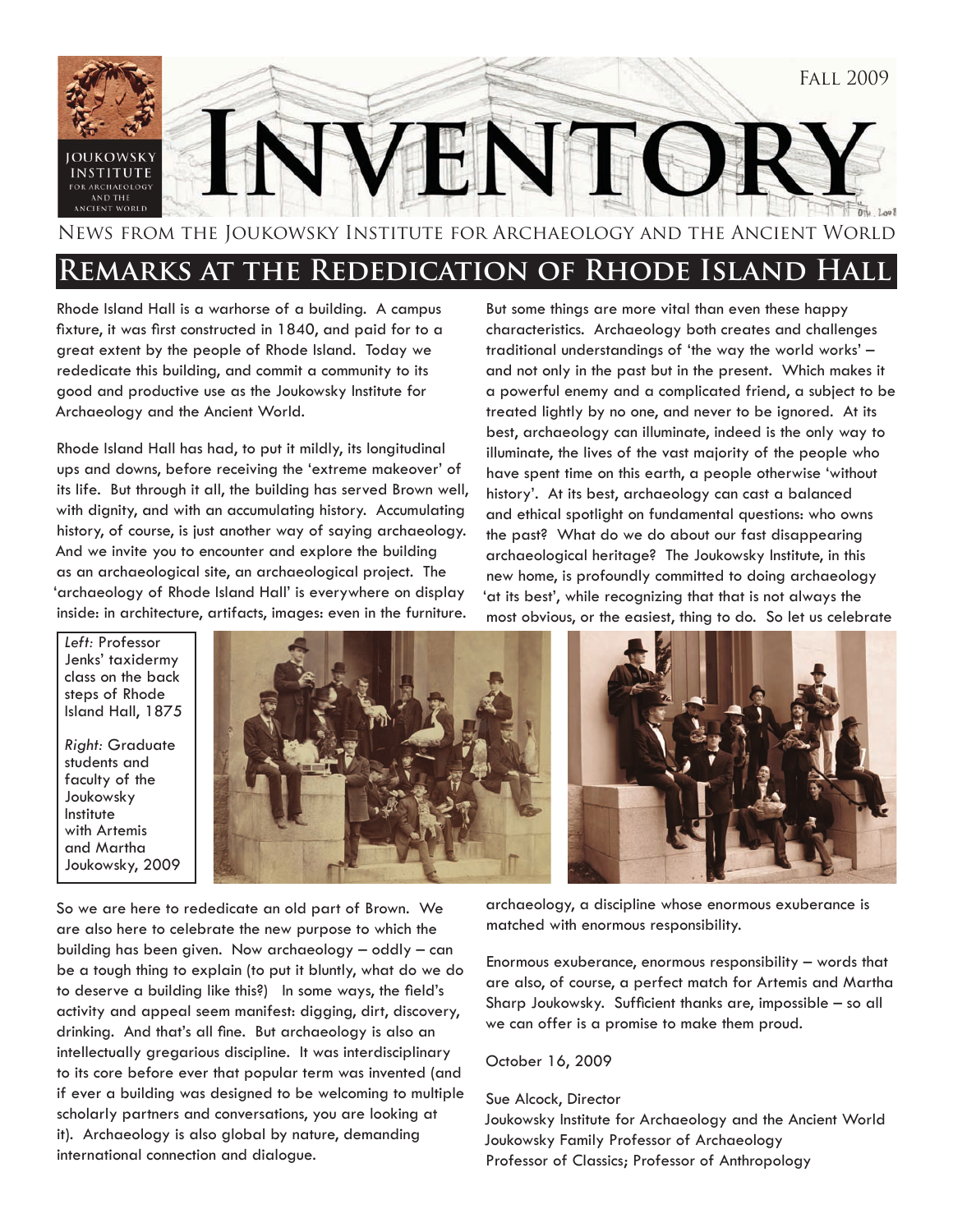The combination of the new Joukowsky Institute program (its needs, desires, and philosophical underpinning) with its proposed building site (in historic Rhode Island Hall) is a project type generically known in the architecture world as "adaptive re-use". The essence of our architectural design emerged from the relationship between two primary elements:

the exterior historic building shell and a new interior liner. This is a design strategy of mutual amplification, created through contrast. Anmahian Winton Architects is not a classicist or preservationist firm, and we viewed Rhode Island Hall somewhat objectively as an artifact, an historic reference point for a new architectural vocabulary.

Rhode Island Hall has seen many uses in its lifetime. A double-height natural We designed the structure of the interior as a system, or a kit-of-parts. Wood-veneered panelling is a great material for

history gallery – once the building's hallmark space – was later obliterated by a rabbit warren of partitions and dropped ceilings. Our design approach was founded on several basic assumptions: that the entire contents of the extant building would be gutted (walls, floors, structure); that the original skylight openings would become the source for daylight; and that our liner would, among other things, become



this because it can be used in large flat panels, small ribs, structural fins, and so on. We also like plywood because it can be milled (cut and shaped) digitally, with designs taken directly from our own drawing files. This allowed us to explore unusual geometries and intricate assemblies of wood panel, glass, and steel. Specific details were developed according to the function of the rooms and our capacity to enhance, diffuse, or deflect daylight, and following our desire to create rooms that would be both transparent and private.

a means of distributing that light. This was also essential to our sustainable design strategy to achieve a Leadership in Energy and Environmental Design (LEED) Silver rating.

Built originally as "another College edifice for the accommodation of the Departments of Natural Philosophy, Chemistry, Mineralogy, Geology, and Natural History" (letter from Nicholas Brown to the Corporation, March 18, 1839), Rhode Island Hall boasted an extensive collection of taxidermy and osteological specimens, displayed in the Museum of Natural History on the building's second floor. This collection was overseen by Professor J.W.P. Jenks, one of the most colorful characters in the history of Brown University.



The association of the building with scientific disciplines long continued, with Biology remaining in the building until 1915, and Geological Sciences until 1982. Members of the geology faculty (interviewed in 2008) were "glad enough to move out" as it was "homey" but "not a modern building"; generally ill-equipped for a modern scienti fi c discipline, one of the teaching rooms "felt like it was out of the 1800s". With the transfer of Geological Sciences elsewhere, Rhode Island Hall became a highly fragmented, multi-purpose space. For example, in the building's last term before renovation (Spring 2008), it housed a set of eclectic occupants including the Office of International Programs, the Writing Fellow's Center,

Ultimately, the materials and design strategies selected for Rhode Island Hall were intended to produce various qualities of revealing and concealing, providing a sense of openness and light that would facilitate teaching, research, and different kinds of social interaction.

- Nick Winton '85, Anmahian Winton Architects

## **What Were the Architects Thinking?**

### **Impressions of Rhode Island Hall**

Rhode Island Hall, Brown University's fourth oldest structure, has left a variety of impressions on the people who have worked in, and interacted with, the building over time.

James Fitzgerald St. Purandara Das Distinguished Professor of **Classics** 

Beginning in 2008, four Brown students engaged in a project to furnish the **EXECUTIVE COMMITTEE** Joukowsky Institute's interior with innovative furniture designs built from Rhode Island Hall's original wooden beams – a fi ttingly 'archaeological' project.

Jenks conducted voluntary taxidermy classes in the east room of the basement, and eventually met his demise on the building's very steps in 1894. Last year the total gutting of the building revealed one of the wooden stands on which stuffed birds were mounted, as well as a dusty, musty taxidermy mouse (now on display in the Joukowsky Institute).

Inspired by these materials and working out of Brown's Tockwotton studio space, BILT spent the summer of 2009 designing and building ten pieces of furniture for the new building: five benches and a collection of five tables (now in the basement and on the first floor of Rhode Island Hall). Consulting

the Wayland Collegium for Liberal Learning, and Psychological Services. Student impressions of the building ranged from finding it "disappointing and kind of run down" to "antique and quaint". But the most frequent answer when undergraduates were asked about Rhode Island Hall was: "wait, which building is that again?"



**BILT Furniture** www.biltfurniture.com

To learn more about the Institute's events, faculty, fieldwork, and activities, visit our websites, **at www.brown.edu/joukowskyinstitute and proteus.brown.edu/joukowskyinstitute.**

Rhode Island Hall's general neglect, however, did not do justice to its varied history and prominent position on the Main Green. I predict that, with the building's new, coherent purpose as the home of the Joukowsky Institute, Rhode Island Hall will leave a more lasting impression in the years to come.

- Elise Nuding '11

Susan E. Alcock Director, Joukowsky Institute for Archaeology and the Ancient World Joukowsky Family Professor in Archaeology Professor of Classics and Anthropology

Douglas Anderson Professor of Anthropology

Michelle Berenfeld Visiting Assistant Professor of Archaeology

Laurel Bestock Assistant Professor of Archaeology and Egyptology & Ancient Western Asian Studies

John Bodel W. Duncan MacMillan II Professor of Classics and Professor of History, Chair of Classics

Sheila Bonde Dean of the Graduate School Professor of History of Art and Architecture

Roderick Campbell Postdoctoral Research Associate in Archaeology

John F. Cherry Joukowsky Family Professor in Archaeology Professor of Classics and Anthropology

Thomas Garrison Postdoctoral Fellow in Archaeology and Anthropology

Ömür Harmansah Assistant Professor of Archaeology and Egyptology & Ancient Western Asian Studies

Susan Ashbrook Harvey Chair and Professor of Religious Studies

Karen Holmberg Postdoctoral Fellow in Archaeology

Stephen D. Houston Dupee Family Professor of Social Science Professor of Archaeology

Morag Kersel Postdoctoral Fellow in Archaeology

Krysta Ryzewski Postdoctoral Research Associate in Archaeology and Engineering

John Steele Associate Professor of Egyptology & Ancient Western Asian Studies

Ian Straughn Postdoctoral Fellow in Archaeology; Joukowsky Family Librarian of Middle-Eastern Studies

# **Core Faculty and**

Peter Scheidt designed two initial pieces, both benches, for a class in furniture design that he started with two friends, Miles Fujiki and Alexander Malkin. Using beams salvaged from the Rhode Island Hall renovation, Peter's designs treated the reclaimed wood as an artifact to be preserved and displayed. The benches feature steel legs, welded in 2009, which were fi tted around rough-hewn timbers hand-chopped in 1838.



Richard Fishman, Professor of Visual Art at Brown, brought the benches to the attention of both the Joukowsky Institute and of Anmahian Winton, the architects responsible for the renovation of Rhode Island Hall. Their excitement over the benches led to the realization that still more of Rhode Island Hall's architectural history could be re-purposed as furniture for the new building. Responding to this enthusiastic prompt, Peter, along with Alex, Miles and a fourth graduate, Pete Fallon, formed a design collaborative, BILT, to tackle

the project. Touring the gutted building in May 2009, the students witnessed Rhode Island Hall's long-hidden architectural framework; stripping away plaster revealed a structure of hand-laid stone walls and 30 foot long wooden beams.



regularly with the architects and user community, the group produced pieces that preserved the historical legacy of the building – transforming roughhewn beams into furniture suited to the new, sleek re-design.

The designers' work brought them into contact with numerous people eager to share esoteric knowledge, for example of the history of American forestry, and of mid-nineteenth century construction practices. Perhaps the greatest



learning experience of all, however, was what they learned through their own experience – of the value and techniques of effective teamwork. The resulting pieces are the products of all four minds and all four pairs of hands.